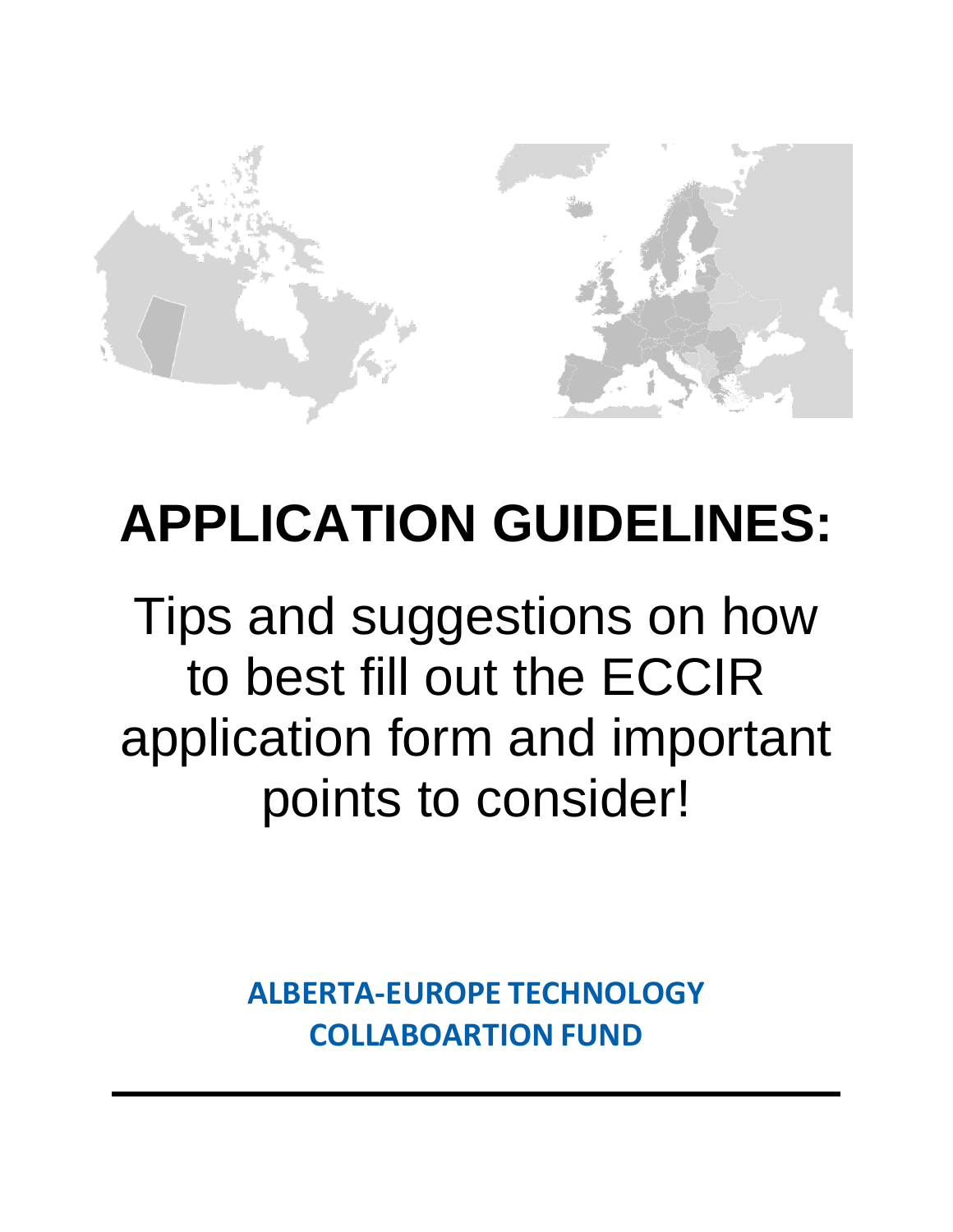#### **APPLICATION GUIDELINES**

The following guidelines are intended to help you fill out the ECCIR application form for the Alberta-Europe Technology Collaboration Fund. For each section you will be given a short explanation of the expected content, as well as a short example from a successful application. Please note that the following guidelines contain suggestions only, and do not guarantee an application's success. However, we certainly hope that it will make the application process easier and quicker!

All submissions received will be reviewed by external subject-matter experts and the ECCIR Steering Committee.

## **PROJECT INFORMATION**

#### Brief Project Summary:

Please provide a brief summary of the proposed collaboration project. This summary does not need to exceed 100 words. Your summary should include/consider the following:

- What technology is being developed/what is the project intent and expected result?
- Who are the collaboration partners?
- Please highlight the innovative aspect of the project

#### Amount Requested from Alberta-Europe Technology Collaboration Fund:

The Alberta company may apply for up to \$250,000 CAD from ECCIR through the Alberta-Europe Technology Collaboration Fund, **which would be distributed to the successful applicant in the form of reimbursements following the submission of pre-set milestone reports.** The Albertan company is required to match ECCIR funding through a combination of cash and in-kind contributions to the project.

Cash contributions are defined as new incremental costs. Eligible cash contributions include expenses for the direct costs of carrying out the project and achieving the objectives for which the grant was awarded (e.g. IP protection costs, incremental staff costs, equipment, tools, chemicals, software, consultants, etc.)

Salary and benefits of new hires count as cash contributions to the project (industry standards for benefits). Up to 50% of staff costs can be counted as in-kind contributions by the applicant for existing staff working on the project. The applicant can also utilize the monetary contributions from ECCIR to cover up to 50% of existing staff costs, or up to 100% of incremental staff costs. In neither case can the reimbursement for a given individual's salary exceed 50% of the funding awarded.

Eligible in-kind contributions include non-monetary resources that the applicant provides to support the project. In-kind contributions can be management time or tools that the company already owns, management overhead, specialized skills and advice, or access to special equipment, space, or data sets. **In-kind contributions will be recognized only at fair market value and need to be backed up by proper documentation** (e.g. paystubs, lease agreements, etc.).

#### Project Technology Scope:

Please indicate which of the sectors provided (i.e. Clean Energy and Environmental Technology, Advanced Materials, Industrial Biotechnology, Health, Information and Communication Technology, etc.) best describes your project. You may indicate more than one sector.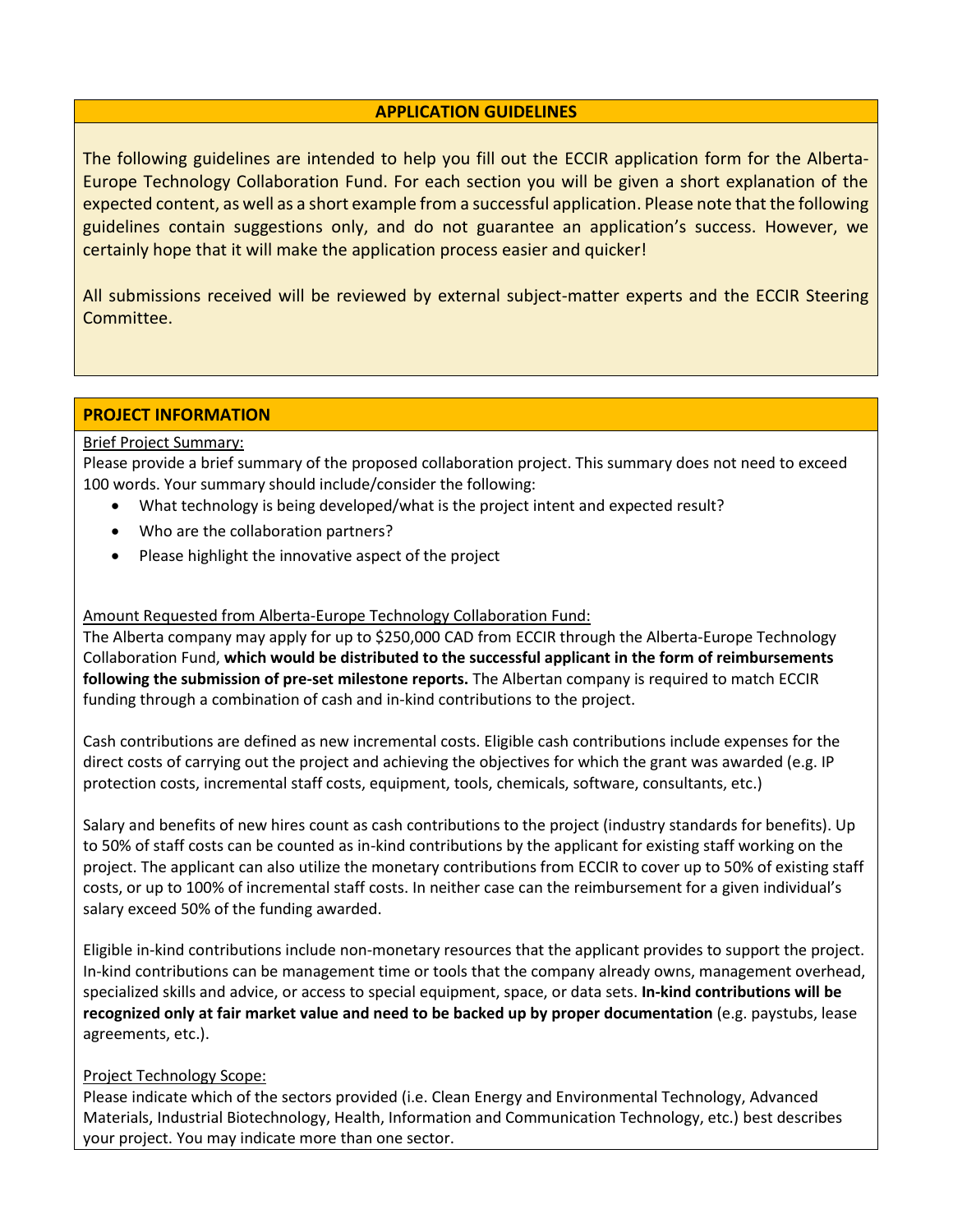## **ORGANISATION CRITERIA**

In this section, please provide the contact details for each collaboration partner involved in the project. Each project must include a minimum of one industry partner from each jurisdiction with an interest in commercializing the technology that is being developed. Project proposals may also include independent research organisations as additional partners.

#### **PROJECT EXECUTIVE SUMMARY**

In this section, we ask that you describe your project in detail (not more than three pages). Aspects to consider and include are:

- Project intent and expected result
- Collaboration partners and unique qualifications/expertise
- Technology description with a focus on the niche to be filled
- What is new/innovative about this technology?
- What benefits does the project bring (economic, social etc.)?
- Why is the development of this specific technology necessary?

Please keep in mind that your application will be reviewed by subject-matter experts! The more detailed your project and technology descriptions are, the easier it will be for reviewers to evaluate your application and its merits.

## **INTELLECTUAL PROPERTY (IP)**

The ECCIR does not regulate IP, however all projects need to have an IP agreement in place, which stipulates how the project partners will deal with their current IP going into the project and any IP resulting from the project. Please briefly explain how IP will be handled (max 1 page). We will need answers to the following questions:

- Will new IP result from the project?
- How will the project partners deal with new, as well as existing IP?
- Mention any filed and/or existing patents connected to the project

#### **Excerpt example:**

"We [the Alberta company (partner A)] have drafted a cooperation agreement with [partner B] (France) for the ownership and sharing of IP generated through this project. In summary, the agreement specifies that the parties have project-specific access to the technologies of every partner for the purpose of project development. Each party is responsible for the protection of its intellectual property and the technologies of each partner will be made accessible to the others under reasonable commercial terms. This template of IP resource sharing during the project and a clear understanding of each proponent's expertise and existing property in the future protection and exploitation has been successful. [Partner A] has an IP management team that defines the company's overall IP strategy and manages its execution including quarterly reviews and annual reporting to senior management, shareholders and the board of directors. A brief overview of the IP landscape for technologies under development in the project is presented below: […]"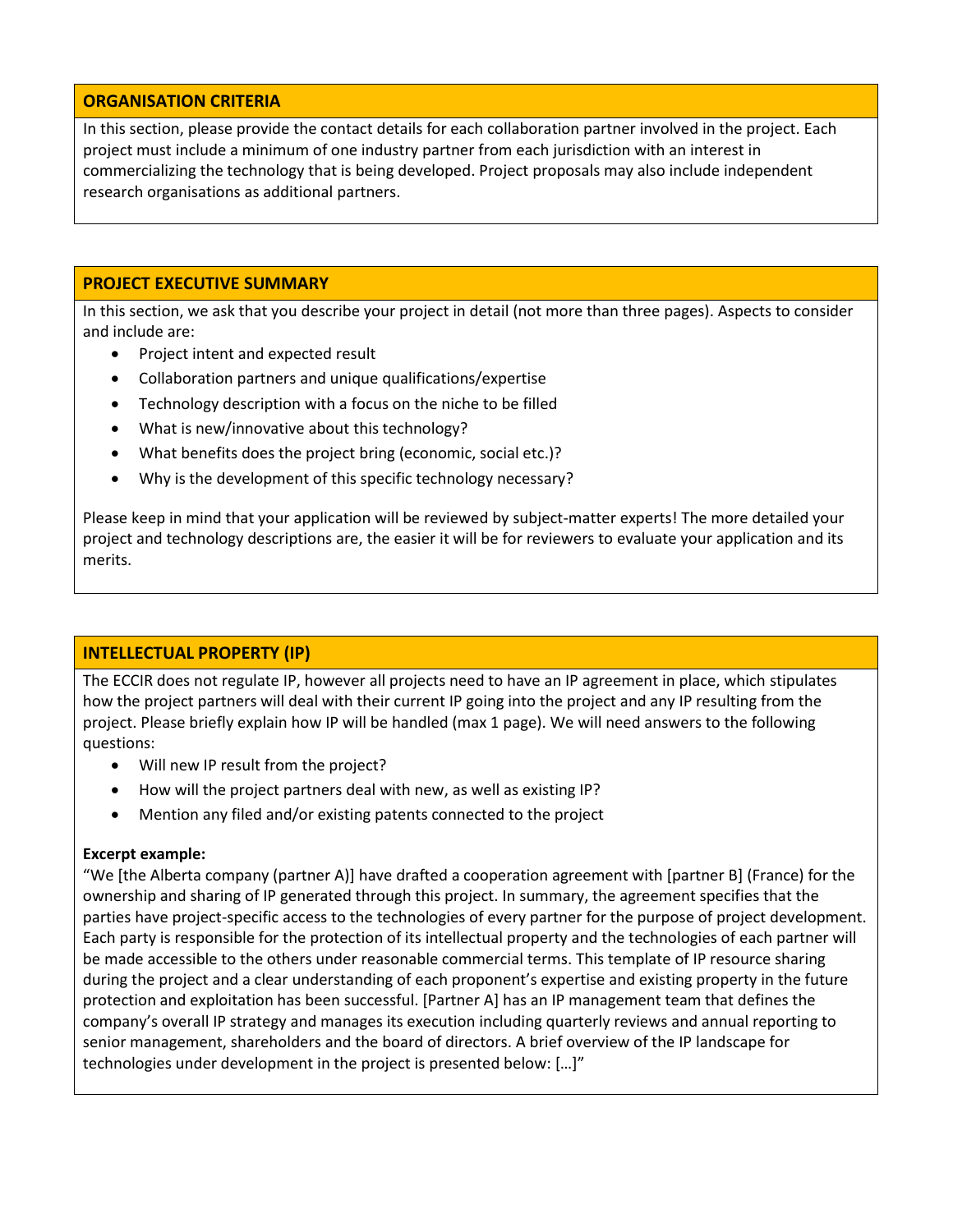## **PROJECT SELF-EVALUATION**

You need to be able to describe and self-evaluate your project in detail. Which activities will the project include, how does your project align with the strategic objectives of the ECCIR's program (as well as the objectives of the Albertan and European governments where possible), how will the project be managed, which social and economic benefits will the project entail, and what are your project budget plans, are essential questions that will require detailed answers. Each section of the project self-evaluation will include A/B/C/D statements. Please select only **one** statement that best describes the project and then use the following space to justify your selection.

Justifications for each section should provide a concise, but detailed explanation of how the project addresses the criteria in question. On average, justifications should not exceed 2-3 pages, but we encourage as much detail as possible. Justifications of two to three sentences will be considered insufficient.

If you quote numbers, statistics, text/statements, etc. please always include the source that you are quoting from!

Following are a few more aspects to consider and short excerpts from previous successful applications for each section:

#### A1: Strategic fit

As stated in the application form, your project needs to demonstrate how it aligns with the ECCIR program's strategic objectives, addresses needs in both Alberta and Europe, and fulfills the collaboration mandate of the program.

#### **Excerpt example:**

"[The Alberta company] has invested a significant part of its resources in the development of emissions monitoring technology. […] There are primarily two strategic goals established by the Government of Alberta that the proposed project supports. […] the Province of Alberta has established a framework for the development and deployment of a world-class environmental monitoring system. […] Although the present emphasis is on greenhouse gas fugitive emissions, the government has a framework to improve the measurement of other emissions such as VOCs and BTEX. The proposed technology would extend the number of species [the Alberta company] could measure and assist with monitoring emissions from hydrocarbon resource development activities. […] France, and the EU at large, are similarly committed to combating climate change and the development of technology industry."

#### A2: Project Management

Project management is crucial. You need to have a viable plan of activities to achieve the project's outcomes and objectives. You should clearly identify desired outcomes, required resources, risks and risk mitigation strategies, and include a detailed project timeline that outlines the responsibility of each partner involved.

#### **Excerpt examples for a few of these aspects:**

## "**Resource Requirements and Costing Estimates**

For this collaboration project our development, project management, business development and product marketing teams are the principal resources needed. [The Alberta company (partner A)] anticipates expanding its team by at least three new hires to accomplish this project. Both the new hires and project use of existing staff can be accomplished within the planned \$500K budget for the [partner A] side of this project.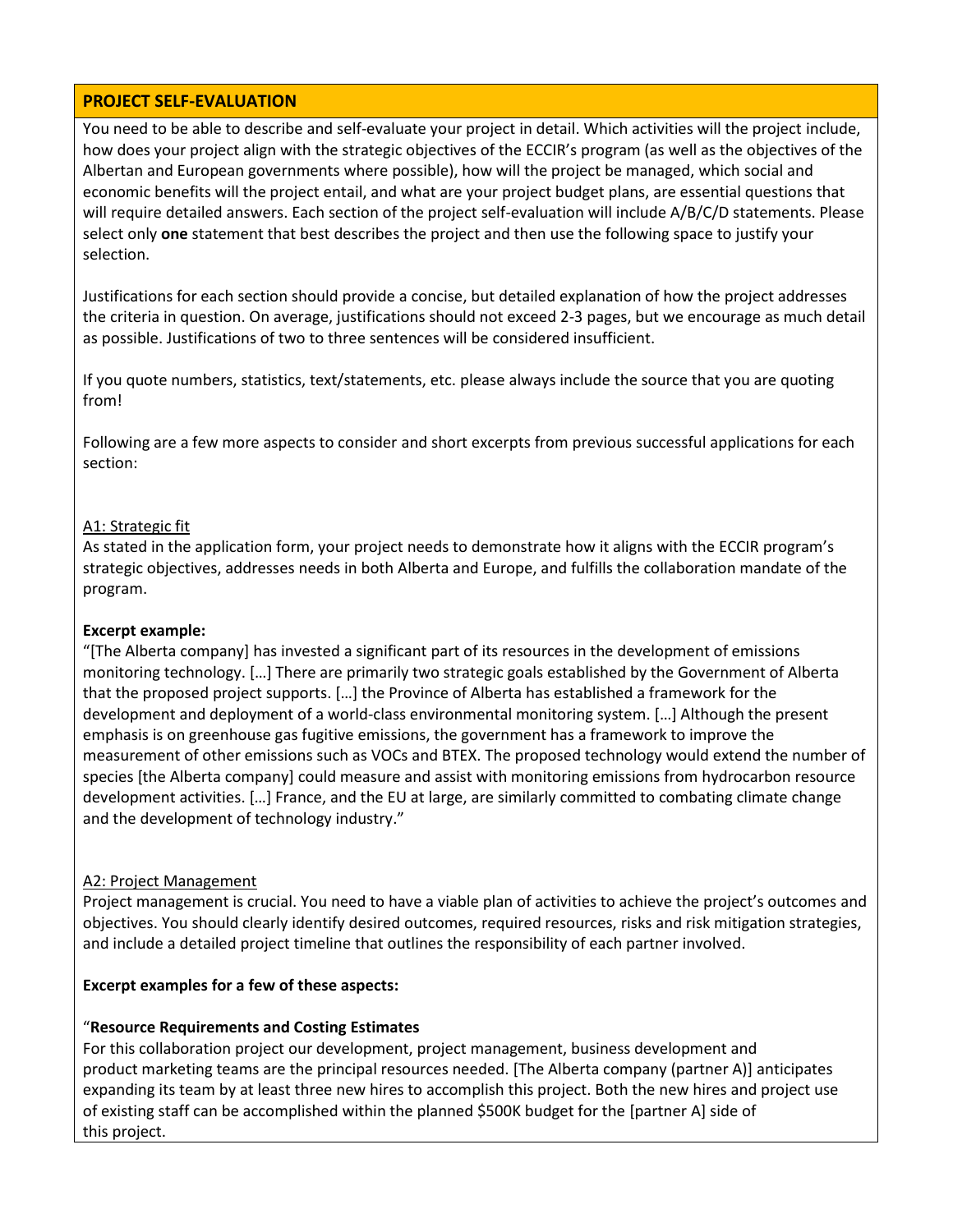## **The Sustainability of the Project and Long-term Strategy**

[Partner A] and [partner B] will develop a combined subscription price (likely with several levels and tiers) and the joint solution will be sold as a complete solution bundle by both [partner A] and [partner B] (and their respective distributors). [Partner A] sells almost exclusively through our channel partners (system integrators, distributors and OEM partners). Recently [our product] sales have grown to become our major revenue stream. We anticipate that this project, particularly the zero-client software, will greatly increase our OEM and re-seller revenue. Projected revenues and combined with existing cash on hand is sufficient to fund [partner A]'s portion of the project. The basis for the revenue is an upfront license fee combined with optional recurring support, maintenance and subscription fees. […]

## **Risk Management**

[Partner A]'s developers and managers have many years of experience on similar projects involving international joint product collaboration. While the planned development work does present new technical challenges and opportunities, we believe that, even in the event of unforeseen difficulties, given [partner A]'s extensive experience in R&D collaboration, a pathway can be found to deliver a workable joint solution."

## B1: The team

This section allows you to introduce the personnel involved in the project and demonstrate why this is the best combination of individuals to carry out this particular project. Please introduce key team members briefly and elaborate on their expertise/experience and why they are needed to complete the proposed project. If possible, please also introduce the key team members from project partner organizations. You should outline how the joint team will be managed as well.

#### **Excerpt example:**

"[Employee] joined [the Alberta company] as sales director in 2000. He received a D. Phil in Atmospheric Physics from Oxford University in 1982 and joined Core Laboratories Houston as R&D manager from 1986 to 1991. […] He will lead the sales and marketing effort for [product] fugitive emissions monitoring."

## B2: Infrastructure

You will need to show that there is an appropriate infrastructure in place (or accessible) to complete the proposed project. Identify the facilities/space, equipment, IT, services, etc. needed for execution and successful completion of the project.

## **Excerpt example:**

"[The Alberta company's] R&D infrastructure boasts one of the world's most advanced Haptics, Engineering and Rapid Prototyping laboratory within [project] at the University of Calgary. Specifically, the Electrical Station includes a dedicated electrical workshop with function generator, oscilloscope, soldering station, and electronic components for circuitry design that was and is necessary for the ongoing design and development of the [product] System. The facility also houses two counterbalance surgical microscopes (Zeiss, and Leica systems) that are used for placement of the [element A] onto [element B]. For testing and validating thermal thresholds of [element A], the group has installed an oven (Thermo Scientific, Germany) in its experimental Operating Room space. The experimental operating room is also equipped with physiological monitoring, surgical microscopes with recording capability, microsurgical instruments and six microsurgical stations that endow the infrastructure for preclinical testing. The infrastructure includes a Connect500 3D printer (Objet, Israel) and a machine shop with CNC milling machinery and laser cutter/engraver that allow rapid prototyping of parts and tools. Available software packages such as Solidworks, MATLAB, Simulink allow the development of hardware models and user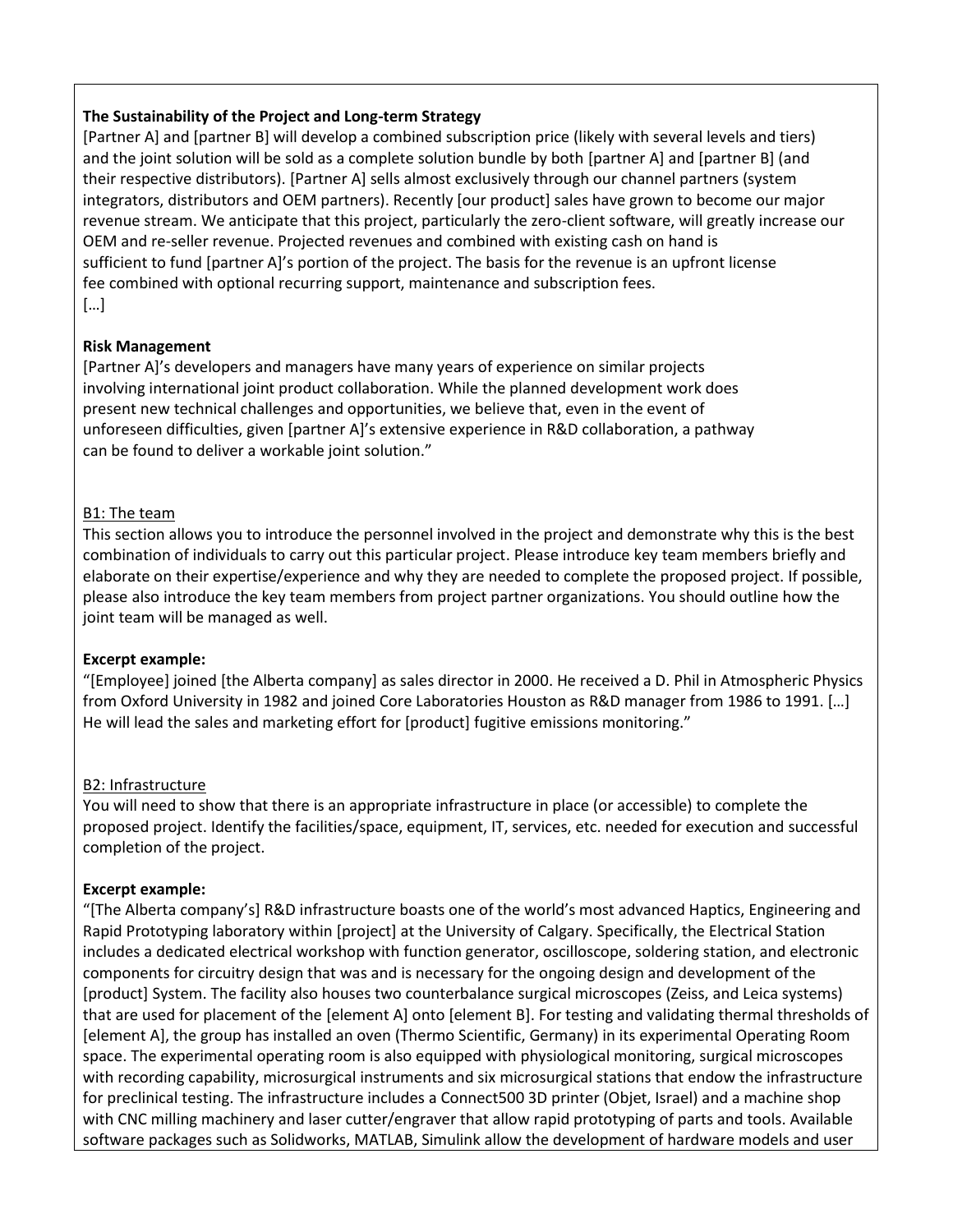experience interface/GUIs. An in-house Apple Cluster provides advanced processing power for the proposed [product] and for data storage and management."

## B3: Collaboration

In order to fulfill the mandate of our Alberta-Europe Technology Collaboration Fund, you must have at least one collaboration partner in Europe. In this section, elaborate as clearly and in as much detail as possible on how your collaboration will be structured.

**Important:** "Collaboration" denotes a tangible commitment to achieve desirable synergy for all parties involved, including significant industry leadership, buy-in from stakeholders, synergistic leverage of existing resources in the respective jurisdictions, and partnerships valuable to Alberta and Europe. It is a cooperative research and development effort that leads to successful project completion. A simple procurement of parts, for example, from companies in different countries does not meet the ECCIR's collaboration requirements.

## **Excerpt example:**

"This project is truly collaborative and cannot be undertaken without all partners participating. All parties bring existing knowledge and skills to this project, with the final outcome being a prototype for a new highthroughput, low-cost testing system for DNA markers applicable in a wide variety of specimens. […]

[Partner A] is a company specializing in the development of new DNA-based tests for chronic and infectious diseases in mammals, especially in production animals, pets and humans. [Partner A] will provide the marker sequences, evaluations of their specificity and selectivity, and also the establishment of the testing routine on the new prototype machine and the evaluation of the performance via a double-blinded study. [Partner B] will provide the Chemistry and detection methods for the prototype device. [Partner B] will implement a hybridization-based procedure for the detection of BRD-specific markers using DNA probes labeled fluorescently. They are going to investigate the use of several classes of fluorophores initially […] [Partner C] will synthesize the DNA probes necessary for the hybridization experiments with the CNA markers. […]

[Partner D] will be in charge of building the prototype machine for the detection of [substance] […]"

# B4: Funding

In order to receive funding from the ECCIR, your company and project partner need to demonstrate the **financial capacity and commitment to match any funding requested from ECCIR**. Furthermore, any other sources of funding for a given project need to be disclosed to the ECCIR.

Project funding includes the extent to which the proposal is industry driven, sufficiently funded, has a **detailed and justified budget** and is adequately leveraged.

# **Excerpt example:**

"For the proposed work, [partner A], the Alberta based company, will provide \$250k […] to match the funding provided by ECCIR for this project. This matching fund consists of two parts: cash contribution of \$100k and inkind contribution of \$150k. The cash contribution asked from ECCIR is \$250k for two years. All budget estimation amounts are in Canadian dollars unless specified otherwise. A detailed budget allocation for each activity required towards successful completion of the proposed project is as follows: **First phase:**

[...] The required hardware supplies will be provided partially by [partner A] as cash contribution of \$70k and ECCIR cash contribution of \$30k. […] The machine services and finite element analysis of [product] will be provided by [partner A] as cash contribution of \$5k and in-kind contribution of \$20k […] Required infrastructure needed […] will be provided by [partner A] as in-kind contribution of \$25k […] The required office supplies during this period will be provided by [partner A] as a cash contribution of \$1k and ECCIR cash contribution of \$2k.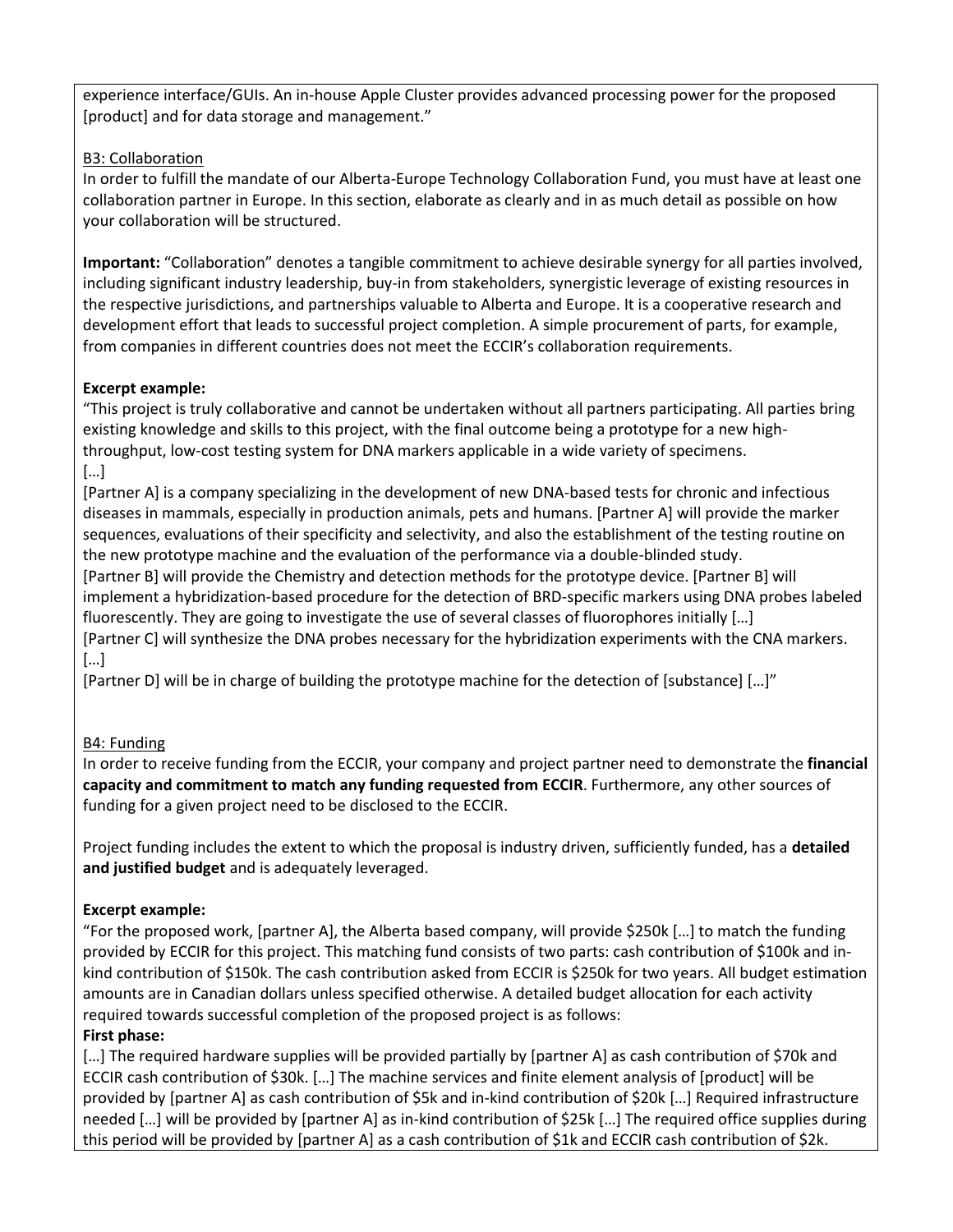#### […] **Second Phase:**

[...] The software developers will be funded by the German counterpart [partner B]. Salary support for the clinical data collector is requested at \$60k (ECCIR contribution). The office supplies during this period will be provided by [partner A] as cash contribution of \$2k and ECCIR cash contribution of \$3k. […] The equipment needed for this phase including the computer hardware and software platforms are provided by [partner A] as a cash contribution of \$20k and in-kind contribution of \$25k, and cash contribution of \$10k by ECCIR. Adequate supervision of the data collector will be provided by [research team] as in-kind contribution of \$20k each. **Third Phase:**

[…] A \$15k cash contribution for salary and \$5k travel cost between medical centres is asked from ECCIR for this period. Supervision will be provided by [employees] from [partner A] as in-kind contribution of \$5k each. **Final Phase:**

[...] A cash contribution of \$15k for salary is asked from ECCIR. Supervision will be provided by [employees] from [partner A] as in-kind contribution each. Office supplies and other overhead costs will be provided by [partner A] as a cash contribution of \$2k."

| <b>FUNDING PARTNERS</b>                 |         |         |              |                           |  |  |  |
|-----------------------------------------|---------|---------|--------------|---------------------------|--|--|--|
| Organization(s)                         | Cash    | In-kind | <b>Total</b> | <b>Confirmed</b><br>(Y/N) |  |  |  |
| <b>Canadian Dollars</b>                 |         |         |              |                           |  |  |  |
| <b>ECCIR</b>                            | 250,000 |         | 250,000      | N                         |  |  |  |
| [Albertan Company]                      | 100,000 | 150,000 | 250,000      | Υ                         |  |  |  |
| [add rows as required]                  |         |         |              |                           |  |  |  |
| <b>Subtotal</b>                         | 350,000 | 150,000 | 500,000      |                           |  |  |  |
| <b>Euros/Pound/Other (CAD)</b>          |         |         |              |                           |  |  |  |
| European Funding (ZIM, BpiFrance, etc.) | 338,615 |         | 338,615      | N                         |  |  |  |
| [European Company]                      | 113,429 |         | 113,429      | Υ                         |  |  |  |
| [add rows as required]                  |         |         |              |                           |  |  |  |
| <b>Subtotal</b>                         | 452,034 |         | 452,034      |                           |  |  |  |

## **Sample funding table:**

C1: Commercial potential and economic benefits

For a project to be eligible for funding, you must clearly articulate its economic benefits (qualitative and quantitative) for both Alberta and Europe in the context of this program by:

- 1. Clearly identifying commercialization goals and strategies;
- 2. Demonstrating commercial potential driven by a validated customer need
	- o engaging a potential first customer/user of the technology helps to validate the need
- 3. Identifying target market, segments and approximate size for each region;
- 4. Including business / technological competitive assessment

Economic benefits have a broad impact on regional prosperity. Please describe how your project will contribute to industry diversification in priority sectors, assist in the development of globally competitive industry activity, support and enhance clusters, where applicable, and create high tech employment opportunities.

# **Excerpt example:**

"[The Alberta company]'s goal is to become the leading server software provider for centrally powered interactive display infrastructure (IDI). This is a disruptive technology that addresses a rapidly growing and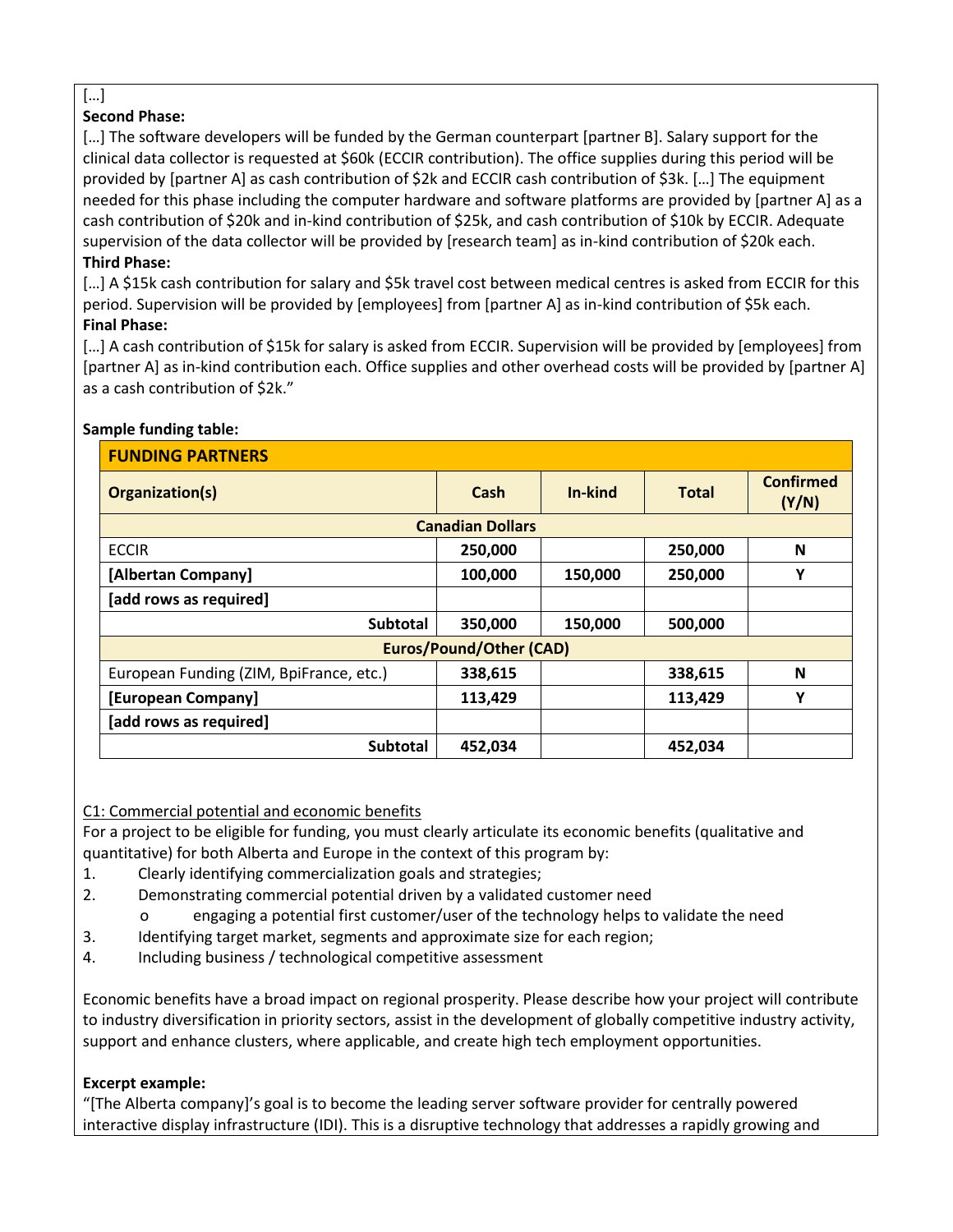unmet market need. The first step in this process is to win recognition as the premier international supplier of video walls and video over IP technology. Our flagship product [product name] is already recognized as the international leader in software for video walls based on its functionality, ease of use and low price. The key element of this [project and] our revolutionary approach and dedication [is] to resolving [IDI] software issues at the most fundamental levels which [will put] us far ahead of the competition."

#### C2: Societal benefits

In this section, you should elaborate on how the collaboration project and its outcome will improve quality of life - including enhanced wellness - enhance entrepreneurial culture, provide additional innovation capacity, and result in positive social impacts (e.g. cleaner environment, better medical care for a given demographic, new jobs, etc.).

## **Excerpt example:**

"Creating a smart, connected analytical Appliance based on [technology] represents a very significant innovation that has potential not only for the proposed platform but for all [technology]-based analytical technologies. The software components of this project has the potential to revolutionize the manner in which [technology] analytical services are rendered. It is very significant to enable users to control a powerful appliance without the requirement for extensive knowledge of the principles of operation, system management and programming and experiment design and execution.

All partners in this project are continuing to demonstrate their entrepreneurial spirit by investing in a new way to cost-effectively embed [technology] in a chemical production process. Each partner is leveraging the strength of the others to produce a product that could not be produced alone. The transfer of knowledge between project partners will be significant, driving an increase in innovative capacity in both the participating individuals and their associated companies.

The proposed project will result in a platform that will have been requested by global chemical companies whose products and services are used in a number of industrial segments including health, environmental and industrial biotechnology. Marketing the system to global markets will be a well-understood process at the end of the project as each participant organization will derive a deeper understanding of the opportunity from its partners. It is anticipated that the market will be large and lucrative – driving growth in both the R&D and manufacturing departments of the project partners. The overall market effort of this technology will contribute to enhanced research and manufacturing capability across several industrial segments in both jurisdictions. For Alberta specifically, this will contribute towards diversification of the workforce and the province's skill sets. There is great potential for long-term innovation based on this smart, connected platform and it will continue to grow as the [partner A]'s product portfolio improves in performance and flexibility."

#### C3: Innovation

Last but not least, for a project to be eligible for funding, you must clearly demonstrate its development of longterm innovation as an outcome.

Innovation includes: processes, services, infrastructure, intellectual property, highly qualified personnel, access to capital, access to internationally recognized expertise, networks, and other elements that enhance the ability of European and Albertan companies to innovate towards technology excellence.

#### **Excerpt example:**

"The [technology developed in this project] has attracted attention of researchers and stakeholders in many industries taking a close look at the novel polymer structures that can be generated. The applications are far reaching, ranging from functional food, nutraceuticals, pharma, technical applications and even energy storage